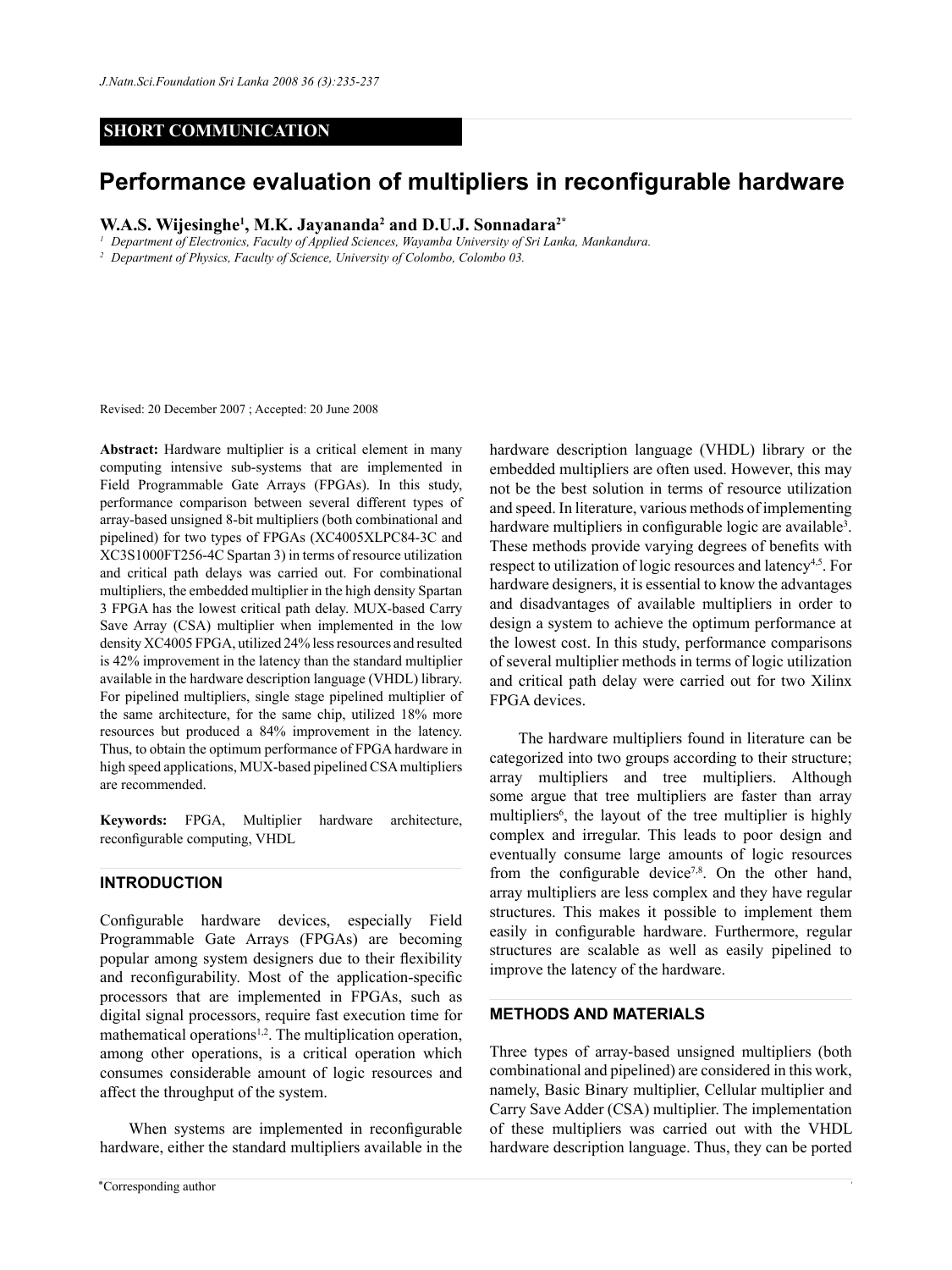to any type of programmable logic device without making any changes to the developed code.

Two types of FPGAs were used in the evaluation. The first device was a high density XC3S1000FT256-4C Spartan-3 FPGA with 1 million equivalent logic gates, available in the XSA-3S1000 board manufactured by XESS Corporation. The second device was a low density XC4005XLPC84-3C FPGA with 5000 equivalent logic gates in XS40 board from the same manufacturer. The Spartan-3 chip has several 18-bit multipliers. Being a low density device, the XC4005 did not have sufficient resources for implementing 18-bit multipliers. Therefore, for this investigation, 8-bit multipliers were implemented and tested. Each of these multipliers was implemented as a combinational circuit while some of them were later re-implemented as pipelined multipliers. All the multipliers were simulated with the Modelsim Xilinx Edition (version 5.8c) and physically implemented on the two boards for verifications.

The comparison of the performance was based on the resource utilization, which was measured in terms of the total equivalent gate count, and the speed of the multiplier, which was measured in terms of the maximum delay in the critical path. Both these pieces of information were extracted from the reports generated by the Xilinx WebPACK software as and when each circuit was configured for the selected FPGA. The total equivalent gate count is directly available from the Post Map reports. The 'Post Place and Route Static Timing' reports provide the maximum frequency each circuit can perform with the guaranteed accuracy. This is the maximum frequency at which the signal delay in the critical path does not prevent the circuit from functioning correctly. Thus, it provides an indirect measure of the critical path delay.

For the implementation of the circuits, ISE WebPACK version 7.1i was used for the Spartan 3. However, this version of WebPACK did not support XC400 family and therefore version .2.03i had to be used for the XC4005. The delay for the critical path was taken by "Post-Routing Timing Analysis Tool" which comes with the Xilinx ISE WebPACK software. The critical delay equals the execution time of the system when operated at the maximum frequency with a guaranteed accuracy.

Since most array-based multiplier structures are regular structures, the addition of partial products can be carried out sequentially. The cell, the basic building block of the multiplier consists of a partial product generation circuit. The cells are arranged in an array to add row by row to produce the final result. The cell architecture and the cell arrangement are different for each implemented multiplier and the details are described elsewhere<sup>9</sup>.

| 8-bit Multiplier<br>architecture | Total equivalent gates |           | Delay of critical path<br>(ns) |           |
|----------------------------------|------------------------|-----------|--------------------------------|-----------|
|                                  | XC4005XL               | Spartan 3 | XC4005XL                       | Spartan 3 |
| Basic Binary                     | 961                    | 714       | 126.58                         | 36.09     |
| Cellular                         | 712                    | 714       | 105.26                         | 27.49     |
| <b>CSA</b>                       | 969                    | 708       | 50.25                          | 27.07     |
| MUX based CSA                    | 794                    | 713       | 40.59                          | 24.28     |
| Standard/Embedded                | 1040                   | *4000     | 6944                           | 16.54     |

Table 1: Resource utilization and delay in XC4005 and Spartan 3 FPGA

\*The embedded multipliers utilized fix 4000 logic gates. However, these resources are not available for general purpose configurations and thus effectively the resource utilization of the embedded multipliers can be taken as zero.

**Table 2:** Resource utilization and delay in MUX-based CSA pipeline multiplier for XC4005 and Spartan 3 FPGA

| 8-bit Multiplier<br>Architecture | Total equivalent gates |              | Delay of Critical Path<br>(ns) |              |
|----------------------------------|------------------------|--------------|--------------------------------|--------------|
|                                  | <b>XC4005XL</b>        | Spartan 3    | <b>XC4005XL</b>                | Spartan 3    |
| Single stage<br>Four-stage       | 1228<br>1506           | 1268<br>1648 | 10.51<br>10.56                 | 7.29<br>7 30 |